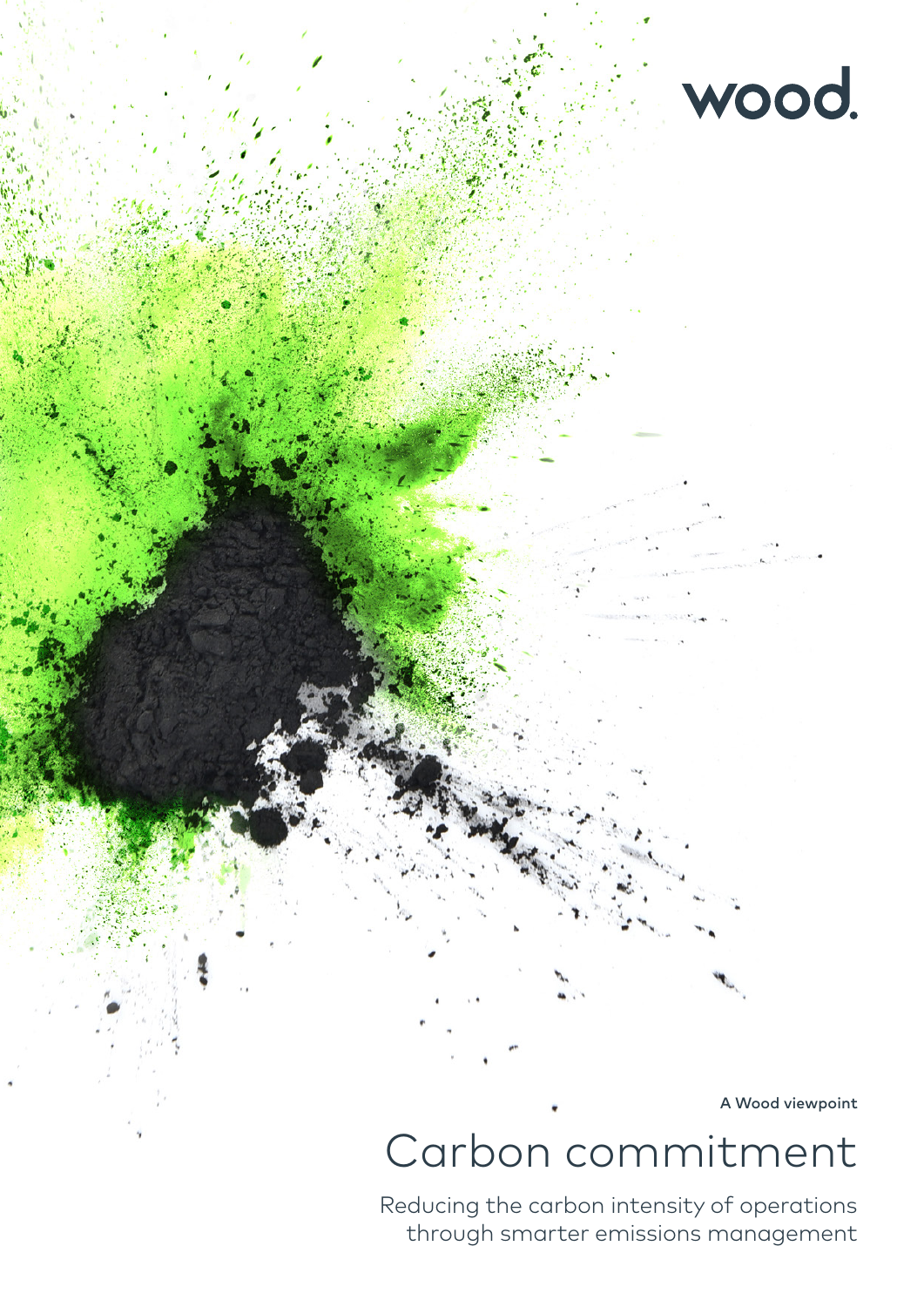# New era, new opportunities

For the first time since the Industrial Revolution, Britain now obtains more power from zero-carbon sources than fossil fuels. However, with demand predicted to increase at a faster rate than renewables can meet, oil and gas is likely to remain a key part of the UK's energy supply mix for the foreseeable future.

This is a positive signal for a sector that has contributed so much to the UK economy over the last 40 years, but it's also clear that the parameters in which the sector operates have materially changed. In June, the government accepted the recommendations from the Committee on Climate Change and enshrined in law a target to achieve 'net zero' greenhouse gas emissions by 2050.

For the UK oil and gas sector, this is now driving a dual focus;

- 1. Delivering a cleaner industry by decarbonising offshore operations
- 2. Achieving a net zero basin by integrating the infrastructure and networks within the UK Continental Shelf

Achieving these two goals will require the industry to pull on multiple levers including; adopting clean power generation on offshore assets, investing in carbon capture and storage infrastructure particularly around industrial clusters, and embracing circular economy principles when it comes to the decommissioning or the re-use of existing assets.

From an operator's perspective, one area that requires immediate focus is reducing emissions leakage and flaring through better management of existing pipeline infrastructure. The issue of fugitive gases has long been a blight on the industry however it's also an area that's relatively easy to address, particularly with the emergence of technology-led solutions that facilitate smarter asset design, management and modifications work.

This focus on reducing emissions leakage will grow even sharper over the coming years but it also presents operators with an opportunity to demonstrate their commitment to the environmental agenda by taking concerted steps that will help them to reduce the carbon impact of their upstream and downstream activities.

### Seven steps to decarbonising offshore operations through smart design and monitoring solutions:

Across the globe, Wood is advising many operators on technology enabled solutions that can help them reduce the volume of emissions they produce across their portfolio of assets (onshore and offshore). This includes practical steps on improving the integrity of new and existing infrastructure and managing their assets in a way that ultimately keeps hydrocarbons in the pipe rather than leaking into the atmosphere.

We make seven recommendations to help customers avoid or minimise unwanted emissions:

#### 1. Prioritise dynamic simulations and an engineering assessment on compressor design

Using proprietary software and domain expertise to assess the compressor manufacturer's proposed design of a pipeline package can identify where problems will occur and offer a bespoke solution to resolve these issues. In recent years, this approach has prevented hundreds of thousands of tons of hydrocarbons leaking at high pressure.

#### 2. Address small-bore pipework potential failures

This has been identified as the source of circa 20% of all hydrocarbon leaks in the North Sea, and yet it can be anticipated and engineered out using relatively simple software. If all operators followed this screening, and acted on what it told them, there would be 20% less hydrocarbon emissions from pipework failures. This would be a significant step on the journey towards creating a 'net zero' basin.

#### 3. Invest in volatile fugitive emissions screening

By combining the screening and analysis methodology developed for vibration testing with camera monitoring technologies deployed in the implementation phase, it's possible to identify, quantify and then minimise the leaks associated with items including valve stem packing, mechanical bolted joints and mechanical seals. This technique has been proven to work in the refinery space but is still in early stages of adoption on offshore assets upstream.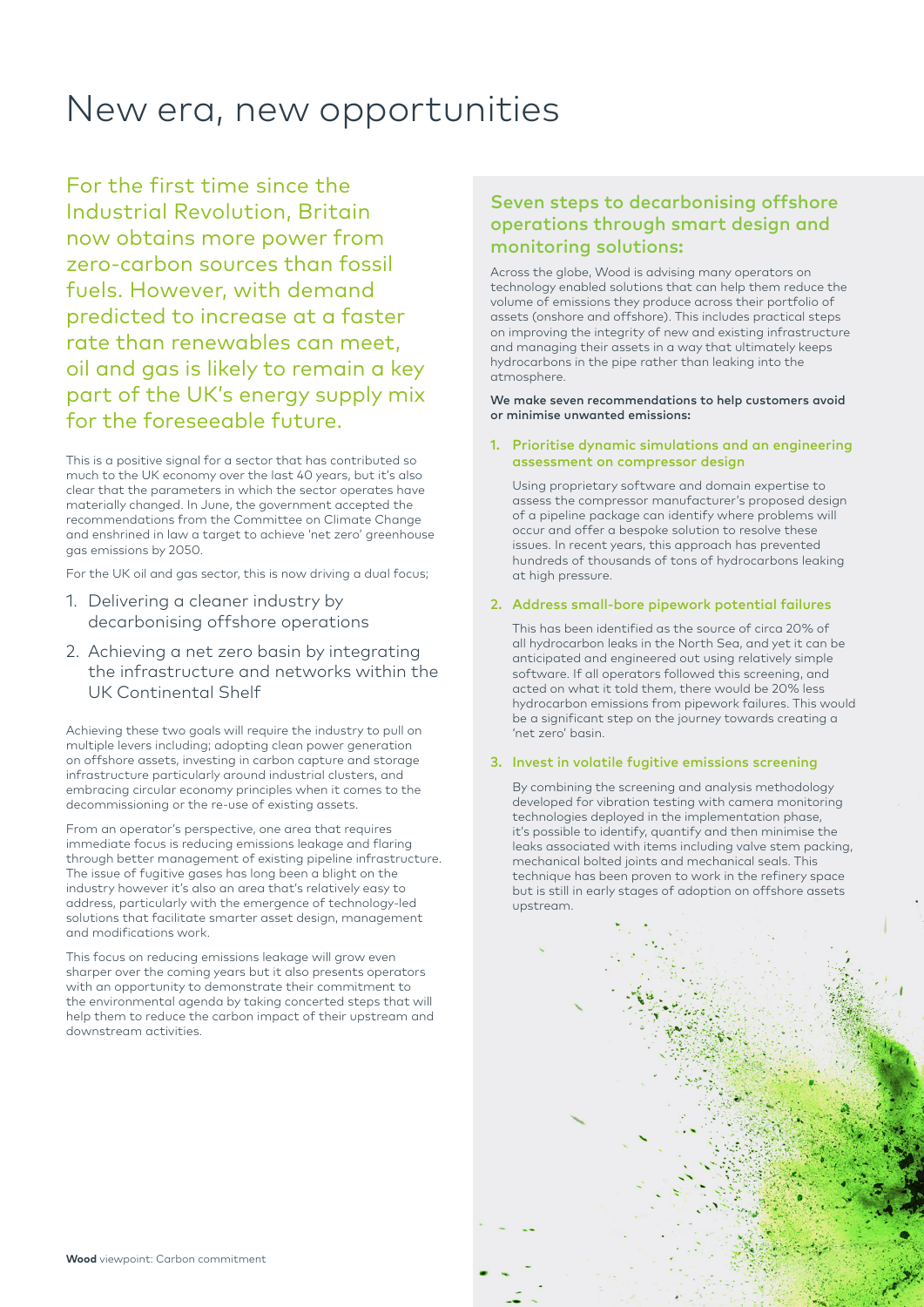#### 4. Embrace machine-learning augmented condition monitoring

This is an evolution of the standard machinery health monitoring, whereby machine augmented decisionmaking reviews and anticipates problems, allowing the specialist engineers to focus on the biggest challenges. With one customer, this approach delivered a US\$2m direct saving in monitoring costs and prevented over US\$15m per annum in unnecessary maintenance spend. This takes condition monitoring from being a passive reporting process to an active intervention process, adding significant value to the operations.

#### 5. Leverage machine learning for corrosion classification

By assessing sample images of varying qualitative damage levels and grouping them into repeatable results, we've built a highly effective neural network that can classify the level of corrosion on any pipe span image in seconds. This enabled our team to significantly reduce the length of time needed to classify the thousands of photos supplied after an inspection from weeks to just days. By identifying the areas with the most significant corrosion and where emissions leakage was most likely, we were able to take steps to address in a much quicker timeframe.

#### 6. Embrace computational pipeline monitoring

Continuous monitoring of pressure, temperature and other key data from thousands of points along the system can enable operators to quickly identify any anomalies that could indicate possible leaks and allows them to respond to these changes quickly.

#### 7. Complement standard monitoring with acoustic emission inline inspections

On many pipelines, state-of-the-art monitoring technology also includes sensitive acoustic devices that can "listen" for leaks. This is a smart approach that fortifies existing monitoring solutions.

# New target zero

#### Building credibility and securing a future licence to operate:

Setting an ambitious target to try and deliver a 'net zero basin' is not just the right thing to do, but will also enable operators to showcase their commitment to building a lower-carbon future and highlight why they should be viewed as part of the solution to the climate change challenge.

Focusing on reducing the carbon intensity of their operations isn't a short-term commitment or a PR exercise, but a philosophy that operators need to embed within every aspect of their operations including how they design, build, manage and maintain their portfolio. On existing assets, we find there are typically multiple opportunities, and that relatively small changes can help to drive significant improvements.

As well as environmental benefits, a stronger level of governance around emissions also makes compelling commercial sense. It can help to safeguard an operator's future license to operate, reduce risk if a carbon tax is subsequently introduced, and starts to build credibility and trust with the general public that providing a product that enables the UK to meet its primary energy security needs is not incongruent with the climate change agenda.

There's no doubt that achieving a 'net zero basin' will require a huge step change. However, the sector can and should take confidence from the past – the oil and gas industry has a distinguished track record of developing technically challenging solutions in areas that many would not have dared thought possible. That same vision and entrepreneurial spirit will serve operators well as they begin to chart their future course in a lower-carbon world.

On existing assets, we find there are typically multiple opportunities, and that relatively small changes can help to drive significant improvements.